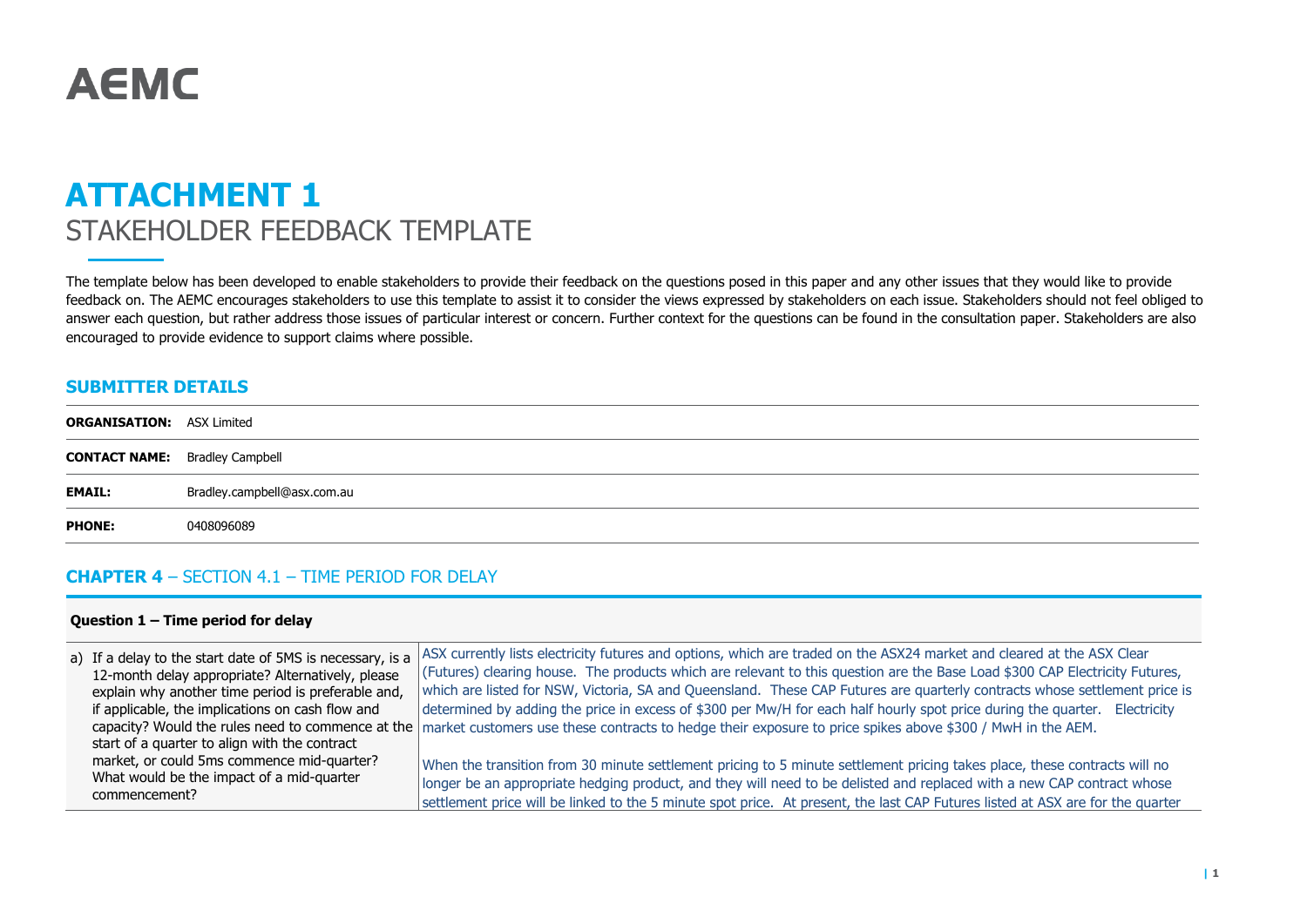#### **Stakeholder feedback** Delayed implementation of five minute and global settlement 14 May 2020

|                                                                                                                                                                                                                                                                                                       | ending June 2021. Work has been underway to agree a specification and list a new Cap product based on the 5 minute<br>settlement prices, although this work has been delayed both by the broader market volatility during recent months, and the<br>uncertainty around the implementation date for 5 minute settlement pricing.                                                                                                                                                                                                                                                                                                      |
|-------------------------------------------------------------------------------------------------------------------------------------------------------------------------------------------------------------------------------------------------------------------------------------------------------|--------------------------------------------------------------------------------------------------------------------------------------------------------------------------------------------------------------------------------------------------------------------------------------------------------------------------------------------------------------------------------------------------------------------------------------------------------------------------------------------------------------------------------------------------------------------------------------------------------------------------------------|
|                                                                                                                                                                                                                                                                                                       | If there is no delay to the date for 5 minute settlement pricing, ASX will continue the current work to list a new Cap product,<br>for the September 2021 expiry onwards, as soon as possible. We are aware that the lack of contracts beyond the June 2021<br>expiry is already causing issues for a number of our customers who already wish to hedge longer-dated<br>exposures. However, this work is currently on hold in light of the uncertainty on implementation dates, and will take some<br>time to complete. Customers will therefore have a further delay before they can hedge the exposures from July 2021<br>onwards. |
|                                                                                                                                                                                                                                                                                                       | If 5 minute settlement pricing is delayed by 12 months, ASX's current intention is to list four further sets of the existing Cap<br>Futures contracts, out to the June 2022 expiry, and we will also continue the work to list a new 5 minute Cap product for<br>September 2022 onwards as quickly as possible. The listing of additional expiries for our current contracts is a fairly quick<br>process, so customers will shortly be able to hedge their exposures out to June 2022.                                                                                                                                              |
|                                                                                                                                                                                                                                                                                                       | ASX therefore strongly supports a 12 month delay to 5 minute settlement pricing, as it will give customers the ability to<br>hedge their exposures between July 2021 and June 2022 much more quickly.                                                                                                                                                                                                                                                                                                                                                                                                                                |
|                                                                                                                                                                                                                                                                                                       | ASX belives the rules should commence at the start of a quarter. If the rules start mid quarter then ASX would have difficulty<br>in listing a Cap product for that quarter. This would limit customer's ability to manage their market exposure.                                                                                                                                                                                                                                                                                                                                                                                    |
| b) What is the appropriate date for the<br>commencement of the 'soft' and 'hard' starts for<br>global settlement? Should this be a linear move by<br>the number of months of delay, or should the dates<br>change to another timeframe?                                                               | N/A                                                                                                                                                                                                                                                                                                                                                                                                                                                                                                                                                                                                                                  |
| c) If there is a 12-month delay to the start date of<br>5MS and GS, is it still appropriate that all new and<br>replacement meters (other than 4A) installed after<br>1 December 2018, and type 4A meters<br>installed after 1 December 2019, be required<br>to record and provide 5-minute data by 1 | N/A                                                                                                                                                                                                                                                                                                                                                                                                                                                                                                                                                                                                                                  |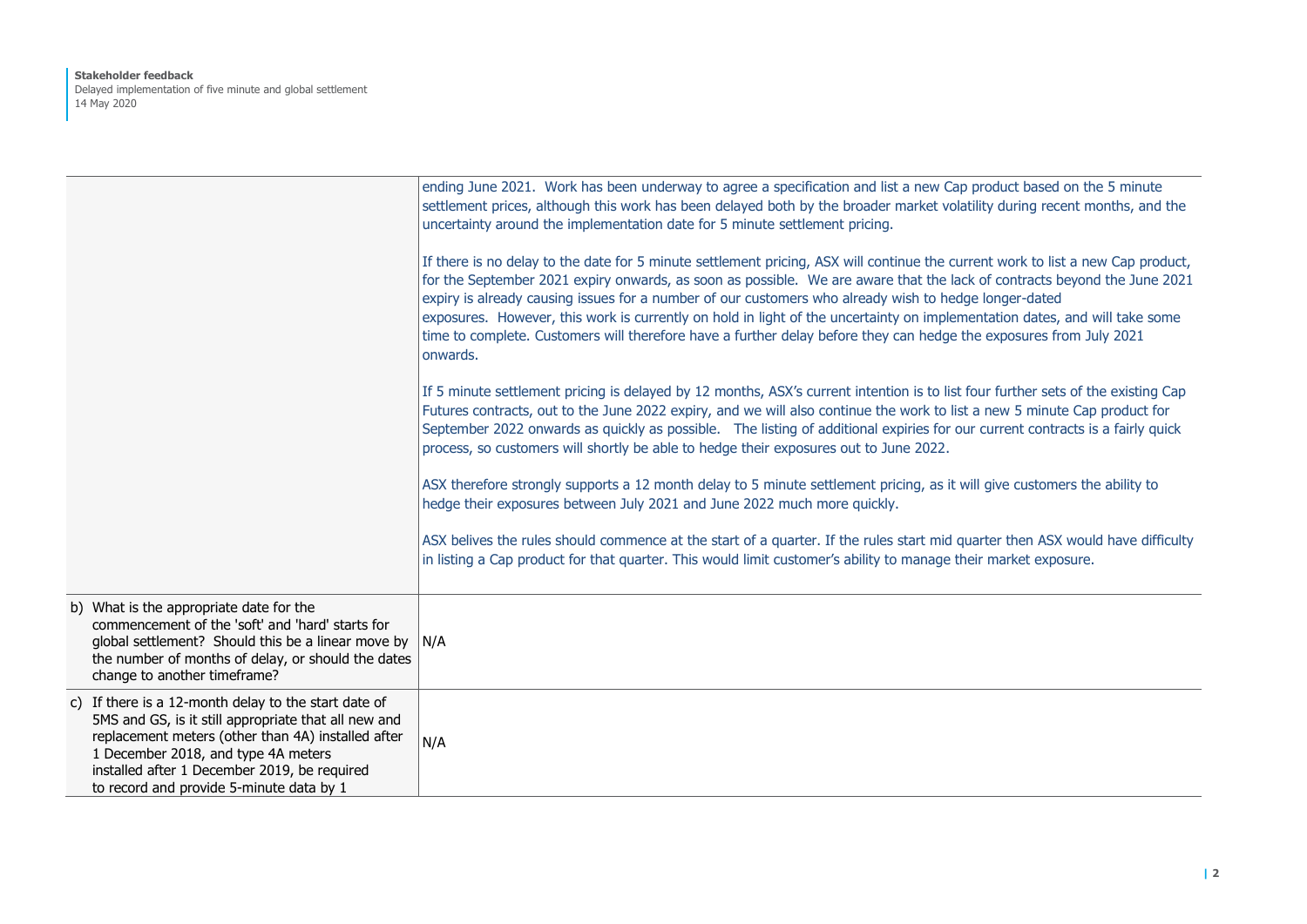#### **Stakeholder feedback**

Delayed implementation of five minute and global settlement 14 May 2020

| December 2022? If not, why and what time period<br>would be appropriate?                                                                                                                                                                                                                          |     |
|---------------------------------------------------------------------------------------------------------------------------------------------------------------------------------------------------------------------------------------------------------------------------------------------------|-----|
| d) If global settlement is delayed, by what date should<br>AEMO prepare and publish the first report on<br>unaccounted for energy required under cl 3.15B(a)?                                                                                                                                     | N/A |
| e) C 11.112.6 states that AEMO must make and<br>publish the unaccounted for energy reporting<br>guidelines required under new cl 3.15.5B(d) by 1<br>December 2022. What is the appropriate date for<br>the publication of these reporting guidelines if there<br>is a delay to global settlement? | N/A |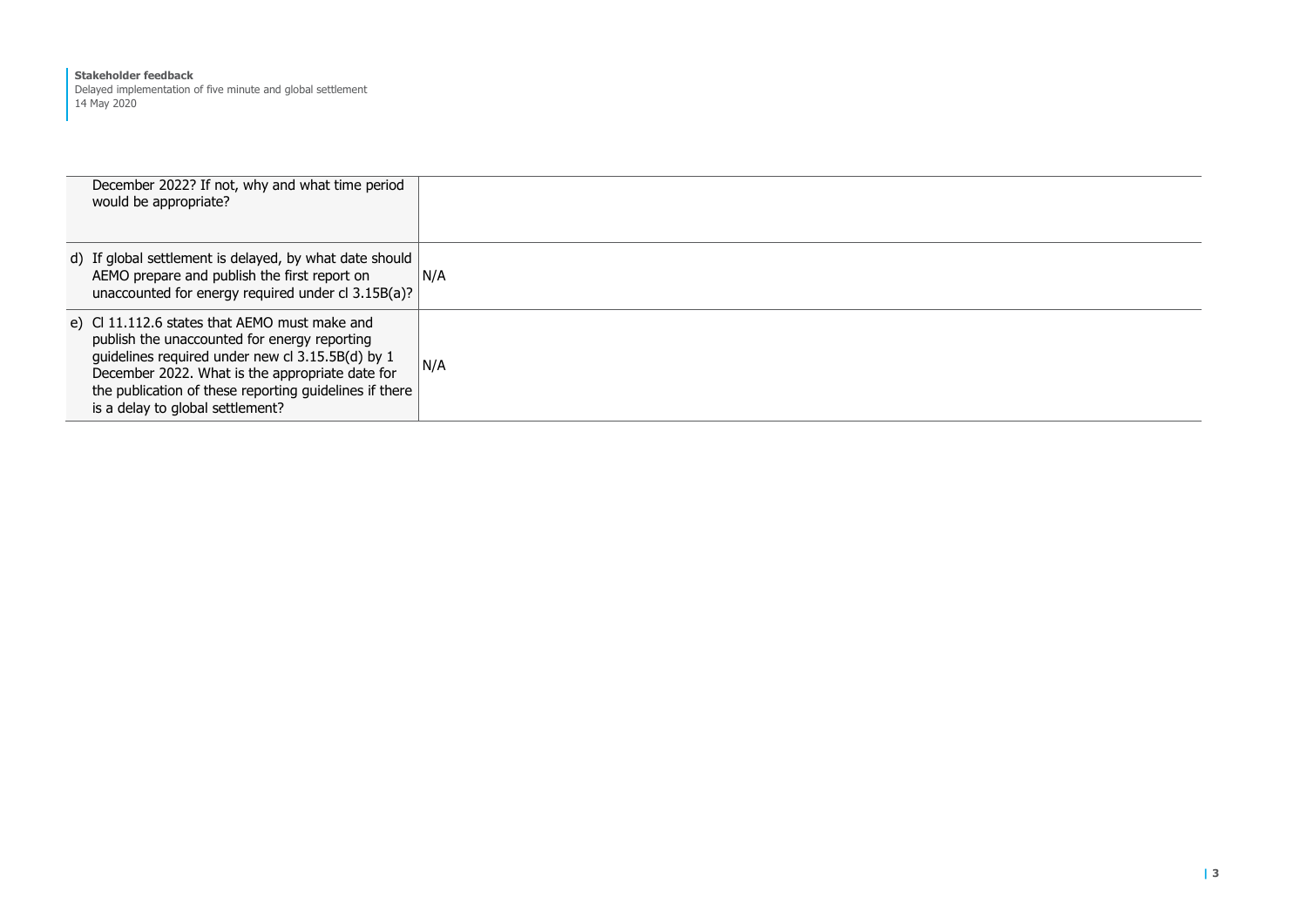# **CHAPTER 4** – SECTION 4.2 – PARTICIPANT COSTS AND CAPACITY

#### **Question 2 – Participant costs**

| a) What is the expected impact of COVID-19 on<br>participant cash flows? How material is this impact?<br>How long are these cash flow impacts expected to<br>last?                                                                                                                                                                                                                         | N/A |
|--------------------------------------------------------------------------------------------------------------------------------------------------------------------------------------------------------------------------------------------------------------------------------------------------------------------------------------------------------------------------------------------|-----|
| b) For participants that are required to implement<br>changes to IT systems and procedures for 5MS and<br>GS, how would the proposed 12 month delay<br>impact your implementation costs? Please quantify<br>and provide evidence where possible. Any<br>confidential cost information will be treated as<br>confidential and redacted from submissions<br>published on the AEMC's website. | N/A |
| c) To what extent can additional market testing<br>periods run by AEMO minimise costs associated<br>with the delayed commencement of 5MS and GS?<br>To what extent do participants rely on B2B data<br>flows for 5MS and GS testing?                                                                                                                                                       | N/A |

#### **Question 3 – Participant capacity**

| d) To what extent has COVID-19 affected participants'<br>ability to implement the necessary changes for 5MS |  |
|-------------------------------------------------------------------------------------------------------------|--|
|-------------------------------------------------------------------------------------------------------------|--|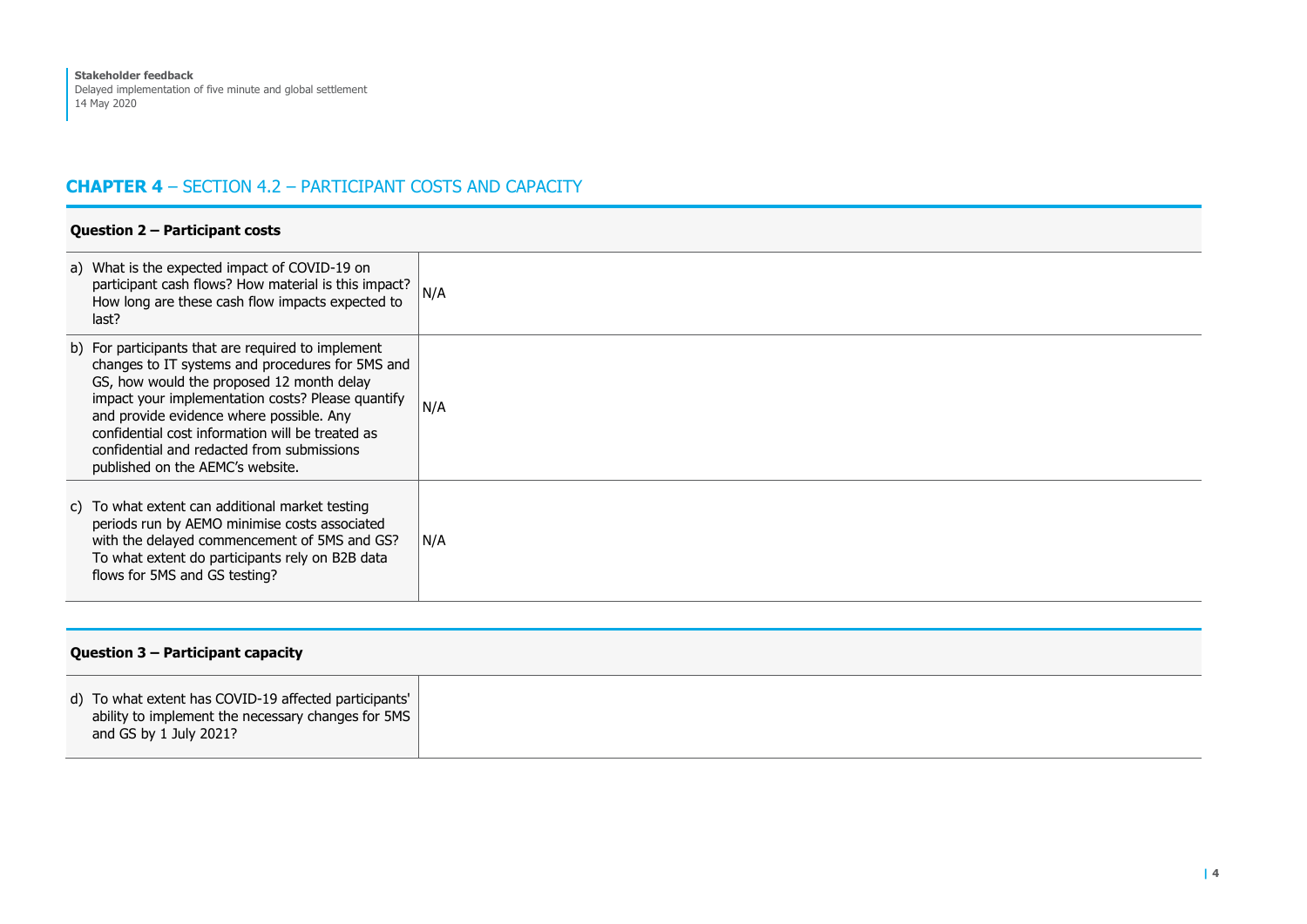## **CHAPTER 4** – SECTION 4.3 – ELECTRICITY CONTRACT MARKET IMPLICATIONS

| Question 4 - Electricity contract market |                                                                                                                                                                                                                       |                                                                                                                                                                                                                                                                                                                                                                                                                                                                                                                                                                                                                                                                                                                                                                                         |
|------------------------------------------|-----------------------------------------------------------------------------------------------------------------------------------------------------------------------------------------------------------------------|-----------------------------------------------------------------------------------------------------------------------------------------------------------------------------------------------------------------------------------------------------------------------------------------------------------------------------------------------------------------------------------------------------------------------------------------------------------------------------------------------------------------------------------------------------------------------------------------------------------------------------------------------------------------------------------------------------------------------------------------------------------------------------------------|
|                                          | a) To what extent have you purchased 5-minute cap<br>products for FY 2021-22? What would the impact of<br>a delay be to the value of those 5-minute cap<br>products as risk management products for your<br>business? | N/A                                                                                                                                                                                                                                                                                                                                                                                                                                                                                                                                                                                                                                                                                                                                                                                     |
|                                          | b) Would a delay to commencement of 5MS impact<br>swap, captions or any other financial hedging<br>products trading for FY2021-22 and beyond? If so,<br>how?                                                          | As mentioned previously the move to 5 minute settlement requires the delisting and relisting of ASX Cap products, a process<br>which has been delayed by Covid-19 and uncertainty over the timing of the move to 5 minute settlement. Providing certainty<br>in respect of a delay in the move to 5 minute settlement will enable ASX to continue the work to list a new 5 minute Cap<br>product for September 2022 onwards as quickly as possible, as well as move forward with our current intention to list<br>further sets of the exisiting Cap Futures contracts out to June 2022.<br>ASX therefore strongly supports a 12 month delay to 5 minute settlement as it will give customers the ability to hedge their<br>exposures between July 2021 and June 2022 much more quickly. |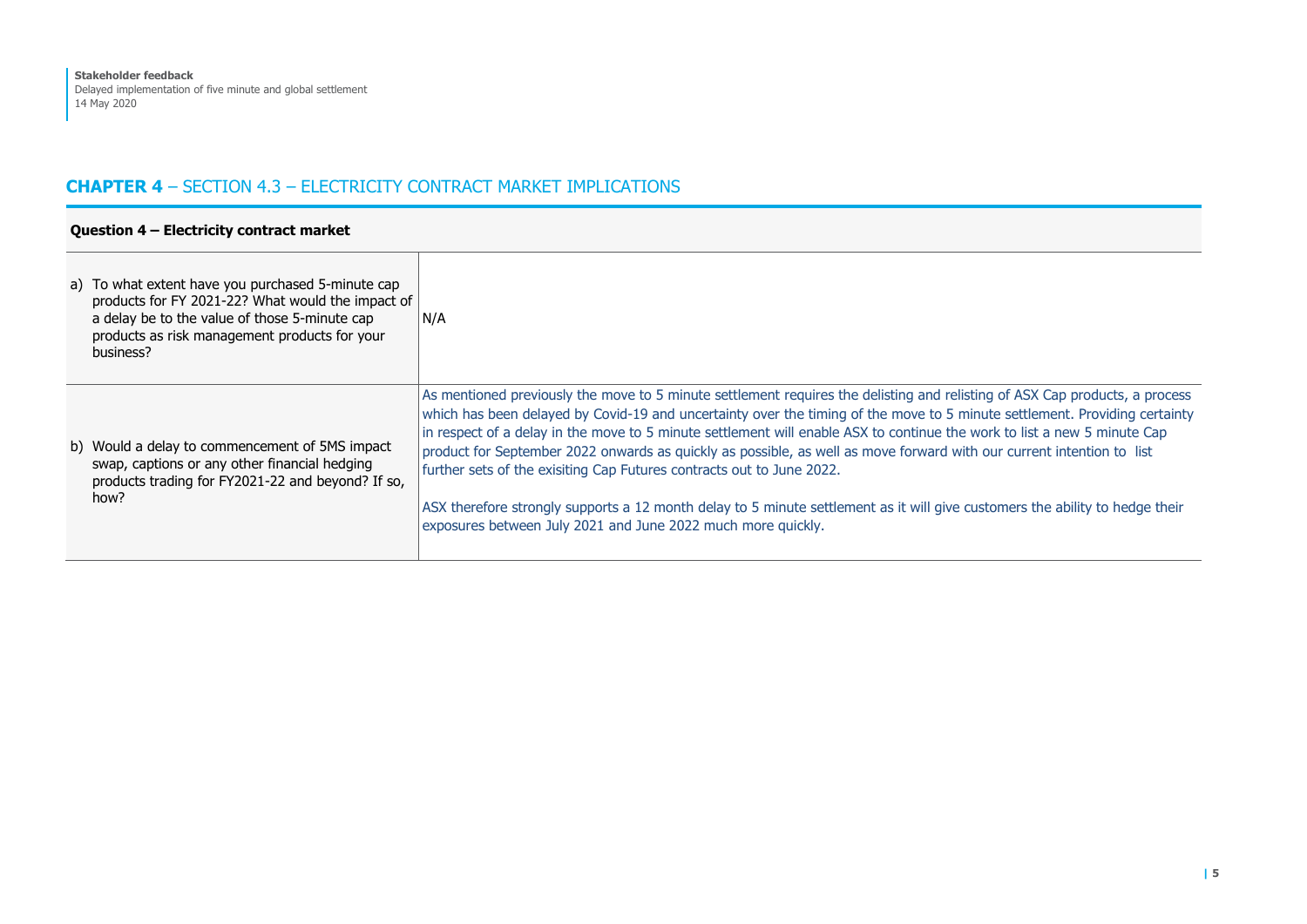#### **CHAPTER 4** – SECTION 4.4 – DELAYED BENEFITS

| Question 5 - Delayed benefits                                                                                                                                                                                                                                                                                                                                                                                                                                                                                                                                                               |     |  |
|---------------------------------------------------------------------------------------------------------------------------------------------------------------------------------------------------------------------------------------------------------------------------------------------------------------------------------------------------------------------------------------------------------------------------------------------------------------------------------------------------------------------------------------------------------------------------------------------|-----|--|
| a) To what extent were investments that have been<br>made, or are planned to be made, in technologies<br>that are capable of responding to a five-minute<br>price signal, dependent on the 5MS rule<br>commencing on 1 July 2021, as opposed to other<br>factors? What effect would a 12-month delay have<br>on the expected return on investment for these<br>assets? Please quantify and provide evidence,<br>noting that submissions can be treated as<br>confidential if requested, or confidential information<br>can be redacted from submissions published on the<br>AEMC's website. | N/A |  |
| b) To what extent would a 12-month delay to the start<br>of 5MS and/or GS delay the realisation of<br>other benefits for individual participants and/or the<br>industry as a whole? Please quantify and provide<br>evidence, noting that submissions can be treated as<br>confidential if requested, or confidential information<br>can be redacted from submissions published on the<br>AEMC's website.                                                                                                                                                                                    | N/A |  |